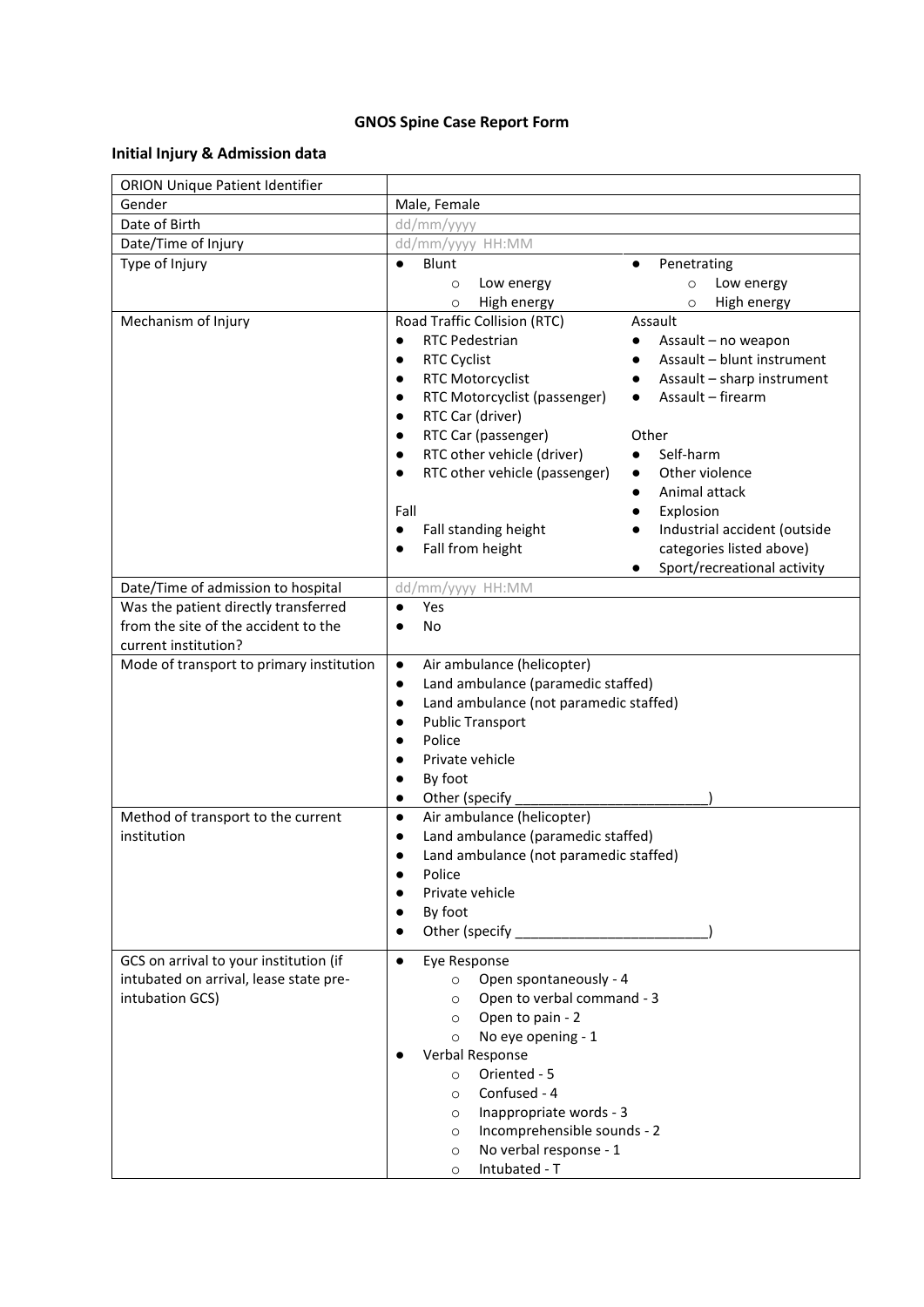|                                          | Motor Response                                                                                                  |
|------------------------------------------|-----------------------------------------------------------------------------------------------------------------|
|                                          | Obeys commands - 6<br>$\circ$                                                                                   |
|                                          | Localising pain - 5<br>$\circ$                                                                                  |
|                                          | Withdrawal from pain - 4<br>$\circ$                                                                             |
|                                          | Flexion to pain - 3<br>$\circ$                                                                                  |
|                                          | Extension to pain - 2<br>$\circ$                                                                                |
|                                          | No motor response - 1<br>$\circ$                                                                                |
| Kampala Trauma Score                     | Age<br>$\bullet$                                                                                                |
|                                          | $5 - 55$<br>$\circ$                                                                                             |
|                                          | <5 or >55<br>$\circ$                                                                                            |
|                                          | SBP (mmHg)                                                                                                      |
|                                          | >89<br>$\circ$                                                                                                  |
|                                          | 50-89<br>$\circ$                                                                                                |
|                                          | $1 - 49$<br>$\circ$                                                                                             |
|                                          | Undetectable<br>$\circ$                                                                                         |
|                                          | Respiratory rate (/min)                                                                                         |
|                                          | ≤9<br>$\circ$                                                                                                   |
|                                          | $10 - 29$<br>$\circ$                                                                                            |
|                                          | $\geq 30$<br>$\circ$                                                                                            |
|                                          | Neurological status                                                                                             |
|                                          | Alert<br>$\circ$                                                                                                |
|                                          | Responds to verbal stimuli<br>$\circ$                                                                           |
|                                          | Responds to painful stimuli<br>$\circ$                                                                          |
|                                          | Unresponsive<br>$\circ$                                                                                         |
|                                          | Serious injuries                                                                                                |
|                                          | None<br>$\circ$                                                                                                 |
|                                          | $\mathbf{1}$<br>$\circ$                                                                                         |
| Frankel Grade at initial assessment      | 2 or more<br>$\circ$                                                                                            |
|                                          | A: Complete motor and sensory loss<br>$\bullet$<br>B: Complete motor loss, incomplete sensory loss<br>$\bullet$ |
|                                          | C: Incomplete motor loss without practical use<br>$\bullet$                                                     |
|                                          | D: Incomplete motor loss, able to ambulate with or without walking<br>$\bullet$                                 |
|                                          | aids                                                                                                            |
|                                          | E: Free of neurological symptoms<br>٠                                                                           |
| Major intracranial injury (defined as    | Yes<br>$\bullet$                                                                                                |
| requiring hospital admission in its own) | No<br>$\bullet$                                                                                                 |
| Site of PRIMARY spinal cord injury       | Occipital condyle to S1:                                                                                        |
|                                          | Unknown<br>$\bullet$                                                                                            |
| Primary vertebral fracture Level         | Occipital condyle to S1:<br>$\bullet$                                                                           |
|                                          | Unknown<br>$\bullet$                                                                                            |
| Deformity                                | Yes<br>$\bullet$                                                                                                |
|                                          | No<br>$\bullet$                                                                                                 |
| Any other injury (can select multiple)   | Chest<br>$\bullet$                                                                                              |
|                                          | Abdomen<br>$\bullet$                                                                                            |
|                                          | Pelvis<br>$\bullet$                                                                                             |
|                                          | Long bones<br>$\bullet$                                                                                         |
| Admission location                       | General wards<br>$\bullet$                                                                                      |
|                                          | HDU<br>$\bullet$                                                                                                |
|                                          | <b>ITU</b><br>$\bullet$                                                                                         |
| <b>Admitting Team</b>                    | Orthopaedics<br>$\bullet$                                                                                       |
|                                          | Neurosurgery<br>$\bullet$                                                                                       |
|                                          | <b>General Surgery</b><br>$\bullet$                                                                             |
|                                          | Medicine                                                                                                        |
|                                          | <b>Emergency Department</b>                                                                                     |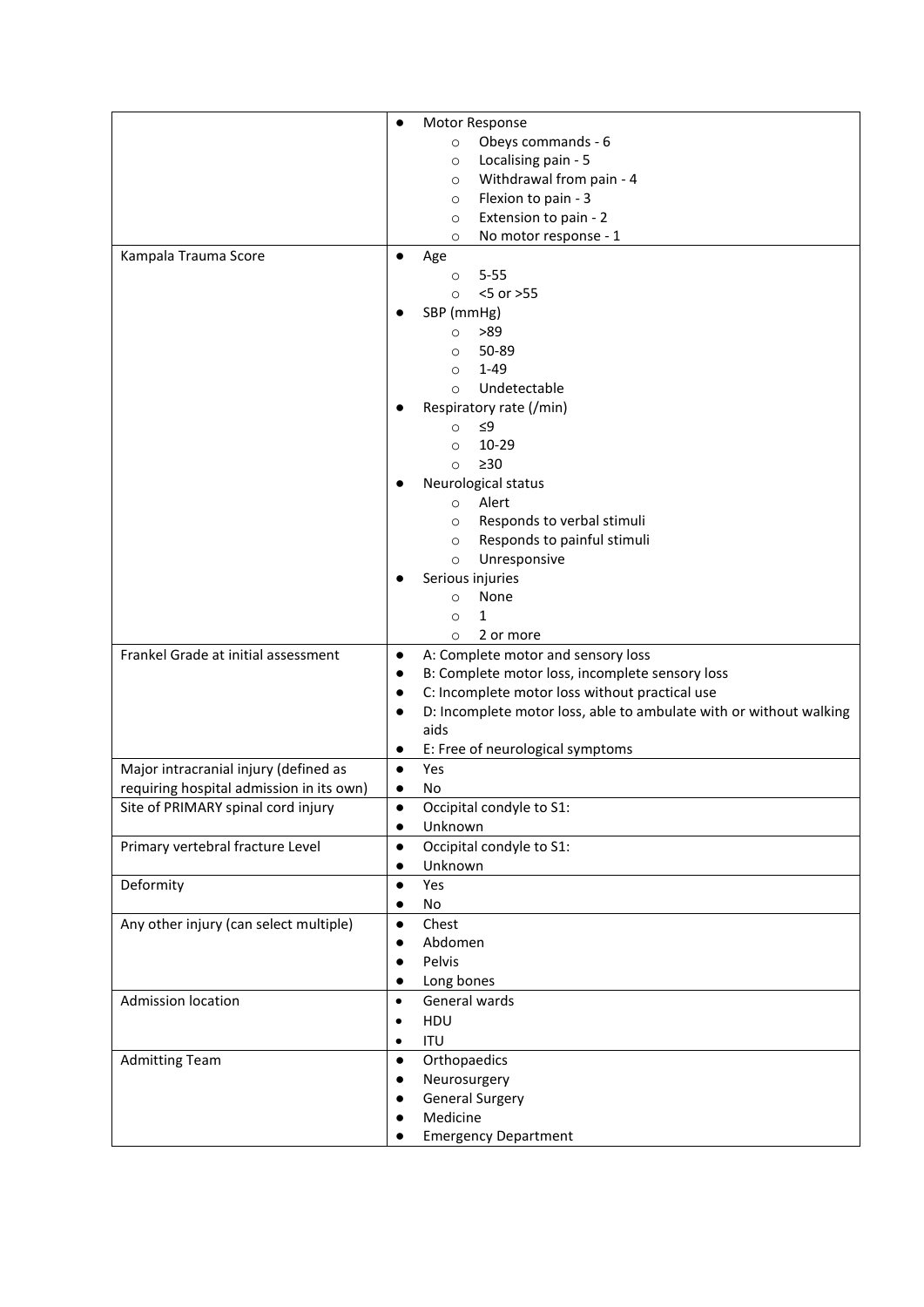#### **Imaging Data**

| Date/Time of first imaging             | dd/mm/yyyy HH:MM                   |
|----------------------------------------|------------------------------------|
| Most advanced type of imaging          | Plain film radiograph<br>$\bullet$ |
| performed                              | Non-contrast CT Scan               |
|                                        | <b>Contrast CT Scan</b>            |
|                                        | <b>MRI Scan</b>                    |
| Anatomical area of spine included on   | Cervical<br>$\bullet$              |
| imaging (Can select multiple)          | <b>Thoracic</b>                    |
|                                        | Lumbar                             |
|                                        | Sacral                             |
| Level of fracture                      | Upper cervical                     |
|                                        | Subaxial                           |
|                                        | Thoracolumbar                      |
|                                        | Sacral                             |
|                                        | No injury                          |
| AO Classification of Injury            |                                    |
| Subluxation/Translation                | Yes<br>$\bullet$                   |
|                                        | No                                 |
| Traumatic herniated nucleus pulposis   | <b>Yes</b><br>$\bullet$            |
| (not required if only plain radiograph | No                                 |
| available)                             |                                    |
|                                        | If Yes:                            |
|                                        | Please specify level:              |
|                                        | Cord compression: Yes/No           |
| Haematoma (not required if only plain  | Yes                                |
| radiograph available)                  | No                                 |

#### **Injury Management**

| What was the intended injury<br>No intervention<br>management?<br>Non-operative<br>Operative<br>Was there immobilisation during<br>Nothing<br>$\bullet$<br>Collar<br>transfer?<br>Trauma board<br><b>Bed</b><br>Did the patient have surgical bedrest?<br>Nothing<br>Bedrest, no logroll<br>Bedrest + logroll<br>Collar only<br>Traction?<br>Yes<br>No<br>Did the patient receive any specialist<br>Yes<br>therapy as an inpatient<br>No<br>If Yes, what type of therapy was provided?<br>- Speech and Language Therapy<br>- Tracheostomy care<br>- Physiotherapy<br>- Occupational therapy<br>- Alternative therapy - Ayurveda etc<br>- Other (specify<br>Yes, performed at this institution<br>Was spinal surgery performed?<br>$\bullet$<br>Yes, transferred to a different institution for surgery<br>No |  |  |  |
|--------------------------------------------------------------------------------------------------------------------------------------------------------------------------------------------------------------------------------------------------------------------------------------------------------------------------------------------------------------------------------------------------------------------------------------------------------------------------------------------------------------------------------------------------------------------------------------------------------------------------------------------------------------------------------------------------------------------------------------------------------------------------------------------------------------|--|--|--|
|                                                                                                                                                                                                                                                                                                                                                                                                                                                                                                                                                                                                                                                                                                                                                                                                              |  |  |  |
|                                                                                                                                                                                                                                                                                                                                                                                                                                                                                                                                                                                                                                                                                                                                                                                                              |  |  |  |
|                                                                                                                                                                                                                                                                                                                                                                                                                                                                                                                                                                                                                                                                                                                                                                                                              |  |  |  |
|                                                                                                                                                                                                                                                                                                                                                                                                                                                                                                                                                                                                                                                                                                                                                                                                              |  |  |  |
|                                                                                                                                                                                                                                                                                                                                                                                                                                                                                                                                                                                                                                                                                                                                                                                                              |  |  |  |
|                                                                                                                                                                                                                                                                                                                                                                                                                                                                                                                                                                                                                                                                                                                                                                                                              |  |  |  |
|                                                                                                                                                                                                                                                                                                                                                                                                                                                                                                                                                                                                                                                                                                                                                                                                              |  |  |  |
|                                                                                                                                                                                                                                                                                                                                                                                                                                                                                                                                                                                                                                                                                                                                                                                                              |  |  |  |
|                                                                                                                                                                                                                                                                                                                                                                                                                                                                                                                                                                                                                                                                                                                                                                                                              |  |  |  |
|                                                                                                                                                                                                                                                                                                                                                                                                                                                                                                                                                                                                                                                                                                                                                                                                              |  |  |  |
|                                                                                                                                                                                                                                                                                                                                                                                                                                                                                                                                                                                                                                                                                                                                                                                                              |  |  |  |
|                                                                                                                                                                                                                                                                                                                                                                                                                                                                                                                                                                                                                                                                                                                                                                                                              |  |  |  |
|                                                                                                                                                                                                                                                                                                                                                                                                                                                                                                                                                                                                                                                                                                                                                                                                              |  |  |  |
|                                                                                                                                                                                                                                                                                                                                                                                                                                                                                                                                                                                                                                                                                                                                                                                                              |  |  |  |
|                                                                                                                                                                                                                                                                                                                                                                                                                                                                                                                                                                                                                                                                                                                                                                                                              |  |  |  |
|                                                                                                                                                                                                                                                                                                                                                                                                                                                                                                                                                                                                                                                                                                                                                                                                              |  |  |  |
|                                                                                                                                                                                                                                                                                                                                                                                                                                                                                                                                                                                                                                                                                                                                                                                                              |  |  |  |
|                                                                                                                                                                                                                                                                                                                                                                                                                                                                                                                                                                                                                                                                                                                                                                                                              |  |  |  |
|                                                                                                                                                                                                                                                                                                                                                                                                                                                                                                                                                                                                                                                                                                                                                                                                              |  |  |  |
|                                                                                                                                                                                                                                                                                                                                                                                                                                                                                                                                                                                                                                                                                                                                                                                                              |  |  |  |
|                                                                                                                                                                                                                                                                                                                                                                                                                                                                                                                                                                                                                                                                                                                                                                                                              |  |  |  |
|                                                                                                                                                                                                                                                                                                                                                                                                                                                                                                                                                                                                                                                                                                                                                                                                              |  |  |  |
|                                                                                                                                                                                                                                                                                                                                                                                                                                                                                                                                                                                                                                                                                                                                                                                                              |  |  |  |
|                                                                                                                                                                                                                                                                                                                                                                                                                                                                                                                                                                                                                                                                                                                                                                                                              |  |  |  |
|                                                                                                                                                                                                                                                                                                                                                                                                                                                                                                                                                                                                                                                                                                                                                                                                              |  |  |  |
|                                                                                                                                                                                                                                                                                                                                                                                                                                                                                                                                                                                                                                                                                                                                                                                                              |  |  |  |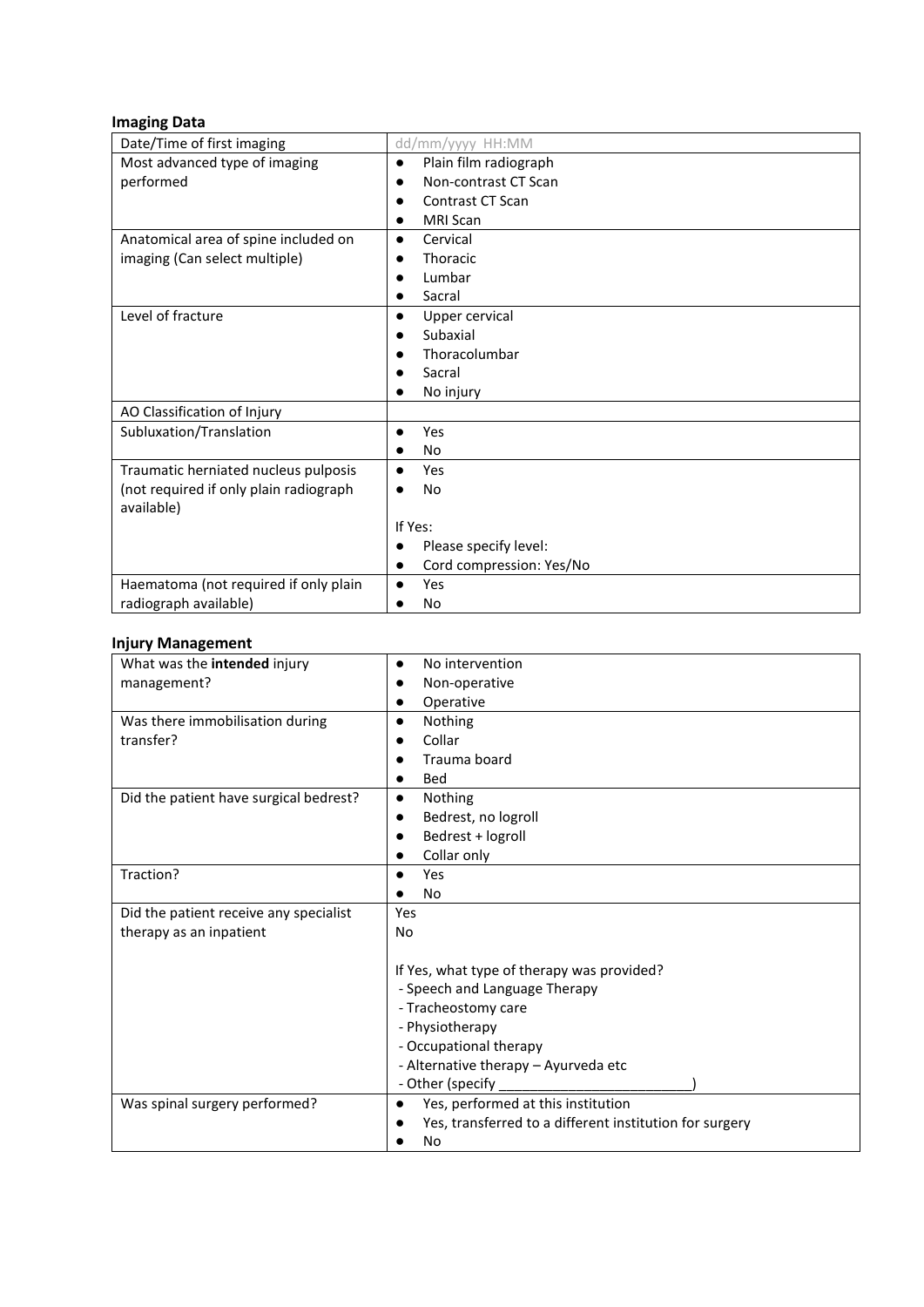### **Operative Data (If "Yes, performed at this institution" to 'Was spinal surgery performed?')**

| Grade of most senior surgeon present in | Fully qualified spinal surgeon<br>$\bullet$                          |  |
|-----------------------------------------|----------------------------------------------------------------------|--|
| the operating theatre                   | Other qualified surgeon<br>$\bullet$                                 |  |
|                                         | Surgical trainee<br>$\bullet$                                        |  |
|                                         | Medical doctor<br>$\bullet$                                          |  |
|                                         |                                                                      |  |
| Type of anaesthesia                     | General<br>$\bullet$                                                 |  |
|                                         | Local<br>$\bullet$                                                   |  |
|                                         | None<br>$\bullet$                                                    |  |
| Grade of most senior anaesthesia        | Fully qualified anaesthetist with medical qualification<br>$\bullet$ |  |
| provider present in the operating       | Anaesthetist in training with medical qualification<br>$\bullet$     |  |
| theatre                                 | Not medically qualified anaesthesia provider<br>$\bullet$            |  |
|                                         | Anaesthetic administered by the surgeon<br>$\bullet$                 |  |
| Date of Operation                       | dd/mm/yyyy                                                           |  |
| Duration of operation                   | Less than 1 hour<br>$\bullet$                                        |  |
|                                         | 1-5 hours<br>$\bullet$                                               |  |
|                                         | 5-10 hours                                                           |  |
|                                         | Over 10 hours<br>$\bullet$                                           |  |
| Were pre-incision prophylactic          | Yes<br>$\bullet$                                                     |  |
| antibiotics given?                      | No<br>$\bullet$                                                      |  |
|                                         |                                                                      |  |
| Class of surgical wound                 | I Clean<br>$\bullet$                                                 |  |
|                                         | II Clean-contaminated<br>$\bullet$                                   |  |
|                                         | III Contaminated<br>$\bullet$                                        |  |
|                                         | IV Dirty-infected<br>$\bullet$                                       |  |
| Location of surgery                     | Cranio-cervical<br>$\bullet$                                         |  |
|                                         | Cervical<br>$\bullet$                                                |  |
|                                         | Thoracic<br>$\bullet$                                                |  |
|                                         | Lumbar                                                               |  |
|                                         | Sacral                                                               |  |
| What was the main procedure             | Open<br>$\bullet$                                                    |  |
| undertaken?                             | Approach: Anterior/Posterior/360<br>а.                               |  |
| *If >1 procedure undertaken, refer to   | Minimally invasive surgery? Yes/No<br>b.                             |  |
| the main one                            | Open Reduction? Yes/No<br>c.                                         |  |
|                                         | Direct decompression? Yes/No<br>d.                                   |  |
| ** Flow-Chart on ORION Platform **      | In situ fusion? Yes/no<br>e.                                         |  |
|                                         | Fusion? Yes/No<br>f.                                                 |  |
|                                         | Type of instrumentation                                              |  |
|                                         | None                                                                 |  |
|                                         | ОC                                                                   |  |
|                                         | C1/2                                                                 |  |
|                                         | Lateral mass                                                         |  |
|                                         | Pedicle                                                              |  |
|                                         |                                                                      |  |
|                                         | Anterior plating                                                     |  |
|                                         | Bone graft                                                           |  |
|                                         | Interbody fusion                                                     |  |
|                                         | Lateral plating                                                      |  |
|                                         | Fluoroscopy used: Yes/No<br>$\circ$                                  |  |
|                                         | Closed                                                               |  |
|                                         | Gardener Wells vs Halo<br>$\circ$                                    |  |
|                                         | Mechanism of Maintenance: Collar vs Halo vs Bedrest<br>$\circ$       |  |
| Funding (Select all who contributed)    | Patient<br>$\bullet$                                                 |  |
|                                         | Family<br>$\bullet$                                                  |  |
|                                         | Government<br>$\bullet$                                              |  |
|                                         | Insurer                                                              |  |
|                                         | Hospital                                                             |  |
|                                         | <b>NGO</b>                                                           |  |
|                                         | Other (specify                                                       |  |
|                                         |                                                                      |  |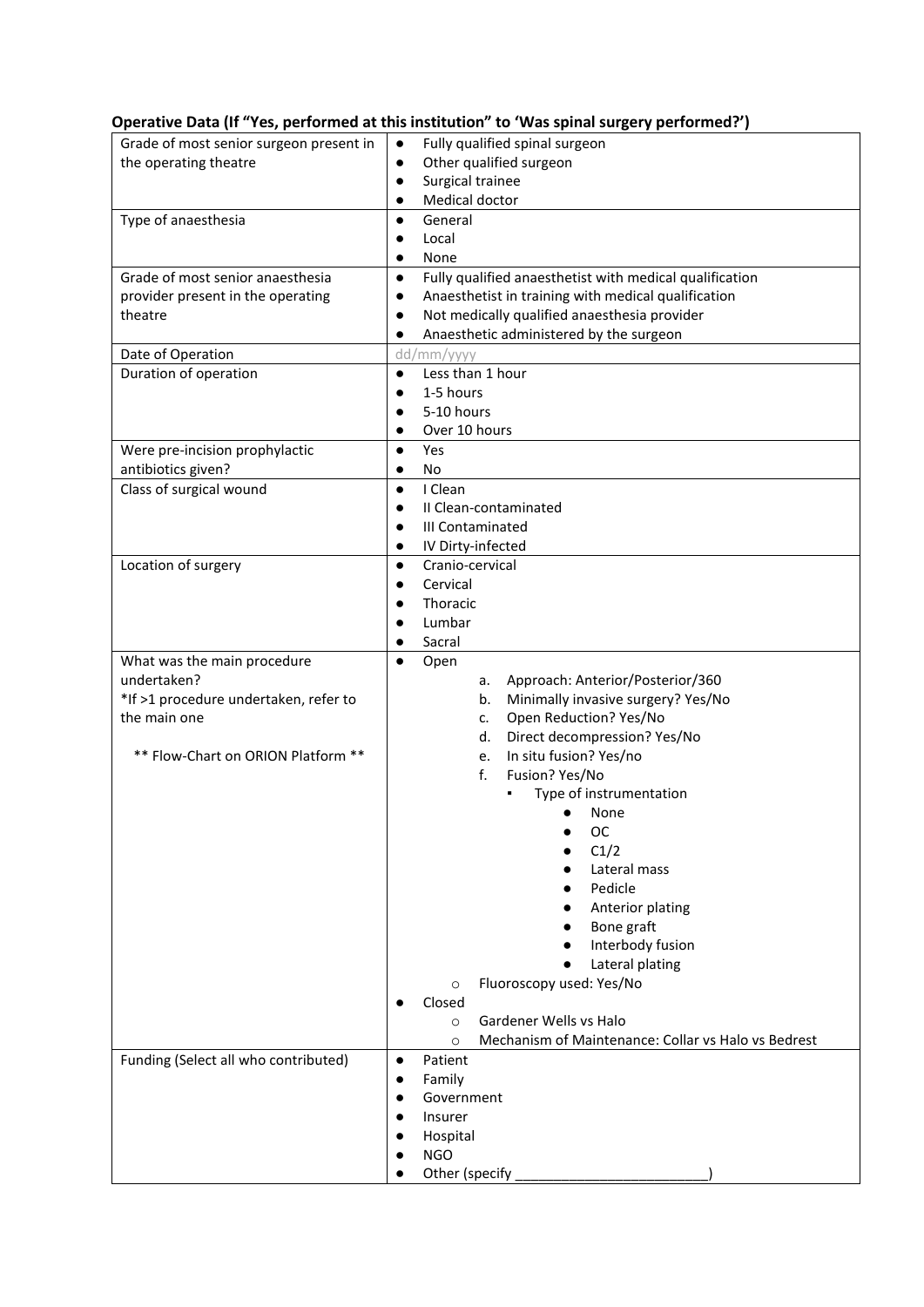| Did the patient experience a                       | Yes                        |
|----------------------------------------------------|----------------------------|
| hypotensive episode (systolic                      | No                         |
| BP<90mmHg for >5 minutes) during the               |                            |
| surgical procedure?                                |                            |
| Did the patient experience a hypoxic               | Yes                        |
| episode (SpO <sub>2</sub> < 90% for $>$ 5 minutes) | No                         |
| during the surgical procedure?                     |                            |
| Optional further comments regarding                | Free text                  |
| the procedure                                      |                            |
| Intraoperative complications (please               | None<br>$\bullet$          |
| select all that occurred)                          | Incorrect level of surgery |
|                                                    | Misplacement of metalwork  |
|                                                    | Incidental durotomy        |
|                                                    | Death                      |
|                                                    | Other (specify)            |

#### **Outcome Data**

| Death within the 6-week follow-up       | Yes                                                                        |
|-----------------------------------------|----------------------------------------------------------------------------|
| period?                                 | No                                                                         |
|                                         |                                                                            |
|                                         | If Yes:                                                                    |
|                                         | Date of death: dd/mm/yyyy<br>$\bullet$                                     |
|                                         | In ICU at time of death? Yes/No<br>$\bullet$                               |
| Discharged within the 6-week follow-up  | Yes<br>$\bullet$                                                           |
| period?                                 | <b>No</b>                                                                  |
|                                         |                                                                            |
|                                         | If Yes:                                                                    |
|                                         |                                                                            |
|                                         | Date of discharge: dd/mm/yyyy<br>$\bullet$                                 |
|                                         | Destination of discharge:                                                  |
|                                         | Transfer to another hospital<br>$\circ$                                    |
|                                         | Transfer to a rehabilitation unit<br>$\circ$                               |
|                                         | Usual place of residence/Home<br>$\circ$                                   |
|                                         | Absconded<br>$\Omega$                                                      |
|                                         | Other (specify<br>$\circ$                                                  |
| Was the patient admitted to intensive   | Yes<br>$\bullet$                                                           |
| care at any point during the 6-week     | No<br>$\bullet$                                                            |
| follow up period?                       |                                                                            |
|                                         | If Yes:                                                                    |
|                                         | Date of admission to ICU: dd/mm/yyyy<br>$\bullet$                          |
|                                         | Was the patient discharged from ICU during the 6-week follow<br>$\bullet$  |
|                                         | up period? Yes/No                                                          |
|                                         |                                                                            |
|                                         | If Yes:                                                                    |
|                                         | Date of discharge from ICU: dd/mm/yyyy<br>$\bullet$                        |
| Was the patient intubated during        | Yes<br>$\bullet$                                                           |
| admission?                              | No<br>$\bullet$                                                            |
| Did the patient require a tracheostomy? | Yes<br>$\bullet$                                                           |
|                                         | No<br>$\bullet$                                                            |
| Was the patient requiring ventilatory   | Yes<br>$\bullet$                                                           |
| support at time of death/the end of the | No<br>$\bullet$                                                            |
| 6-week follow up period (whichever      |                                                                            |
|                                         |                                                                            |
| event occurs first)?                    |                                                                            |
| Did any adverse events of special       | None<br>Pulmonary embolism<br>$\bullet$<br>$\bullet$                       |
| interest occur in the 6-week follow-up  | Pressure Ulcer<br>Deep venous thrombosis<br>$\bullet$                      |
| period? (Select all that apply)         | Decubitus Ulcer<br>Pneumonia<br>$\bullet$                                  |
|                                         | Urinary tract infection<br>Symptomatic haematoma<br>$\bullet$<br>$\bullet$ |